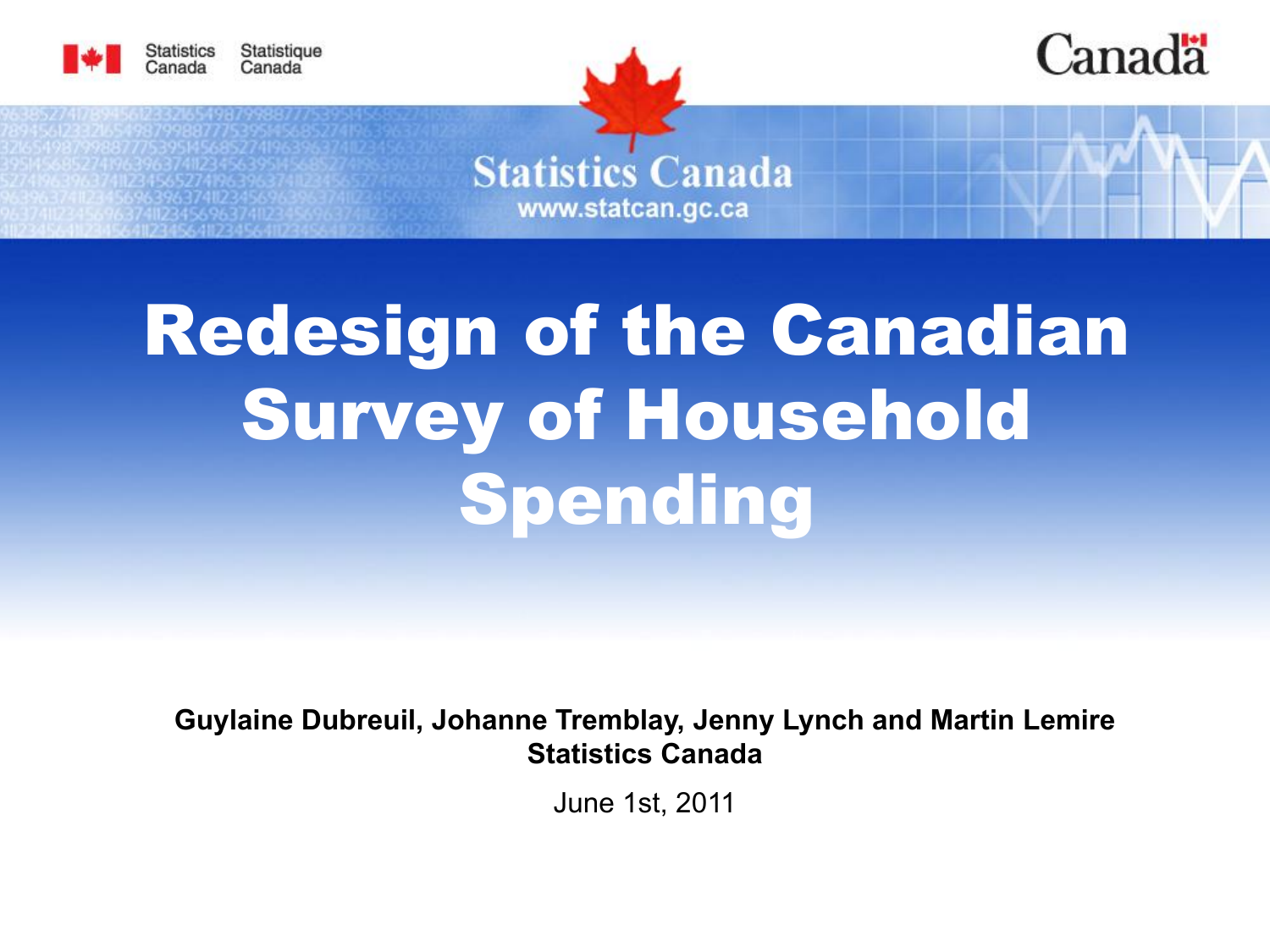



# **Outline**

- **Redesign overview** 
	- Previous collection model
	- Redesign objectives
	- New data collection model
	- Evaluation and implementation strategy
- 2009 Parallel run results
- Remaining challenges
- Balanced editing procedures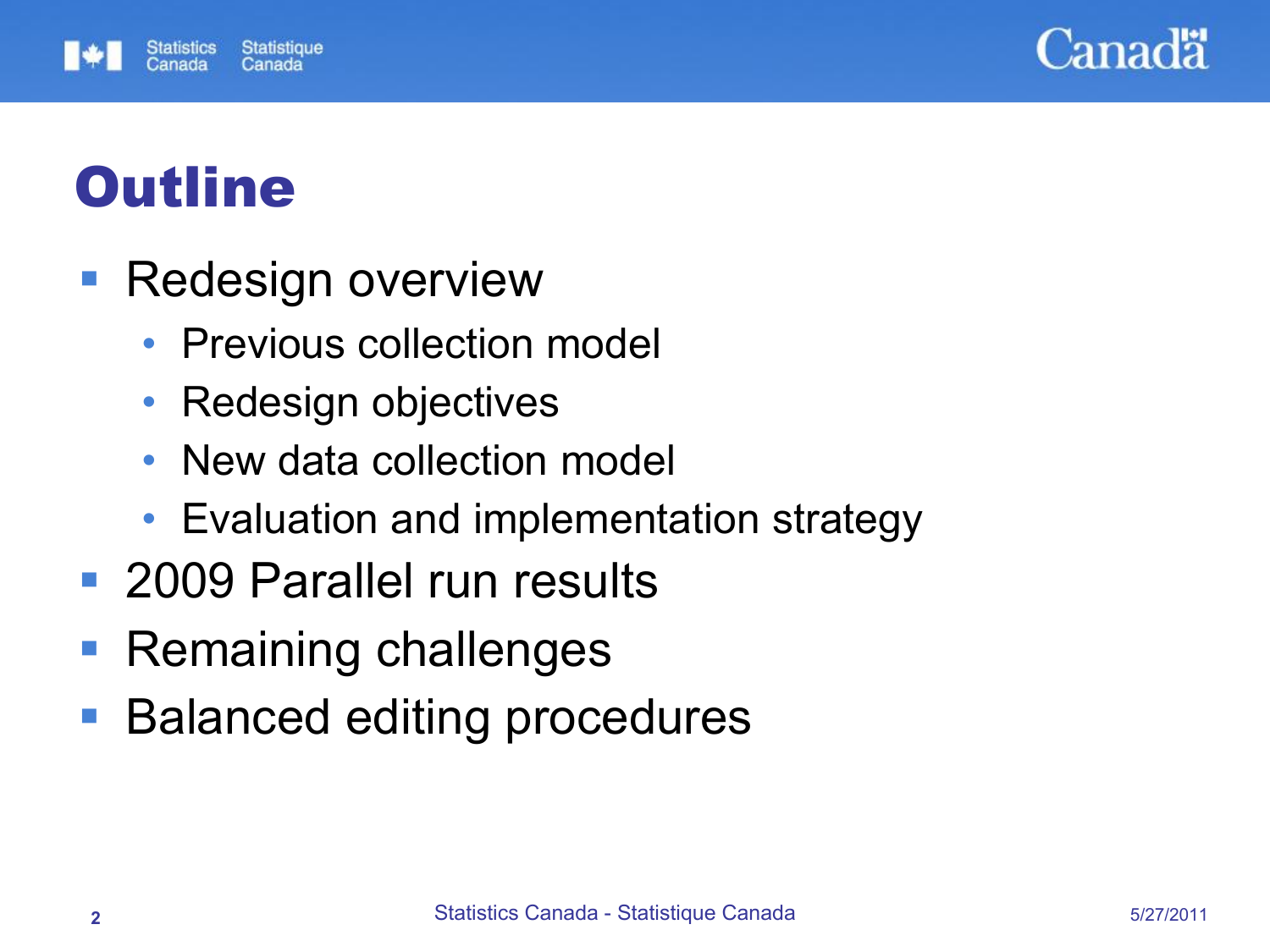



## Survey of Household Spending (SHS)

- Data collected annually through CAPI in all provinces; territories every 2<sup>nd</sup> year
- Interview length: about 1h45m on average
- Collection: January-March each year
- Recall survey: previous calendar year for all items
	- Allows for full account balancing (changes in assets/debts, income, expenditures)
- In general, the sample size is 21,000 households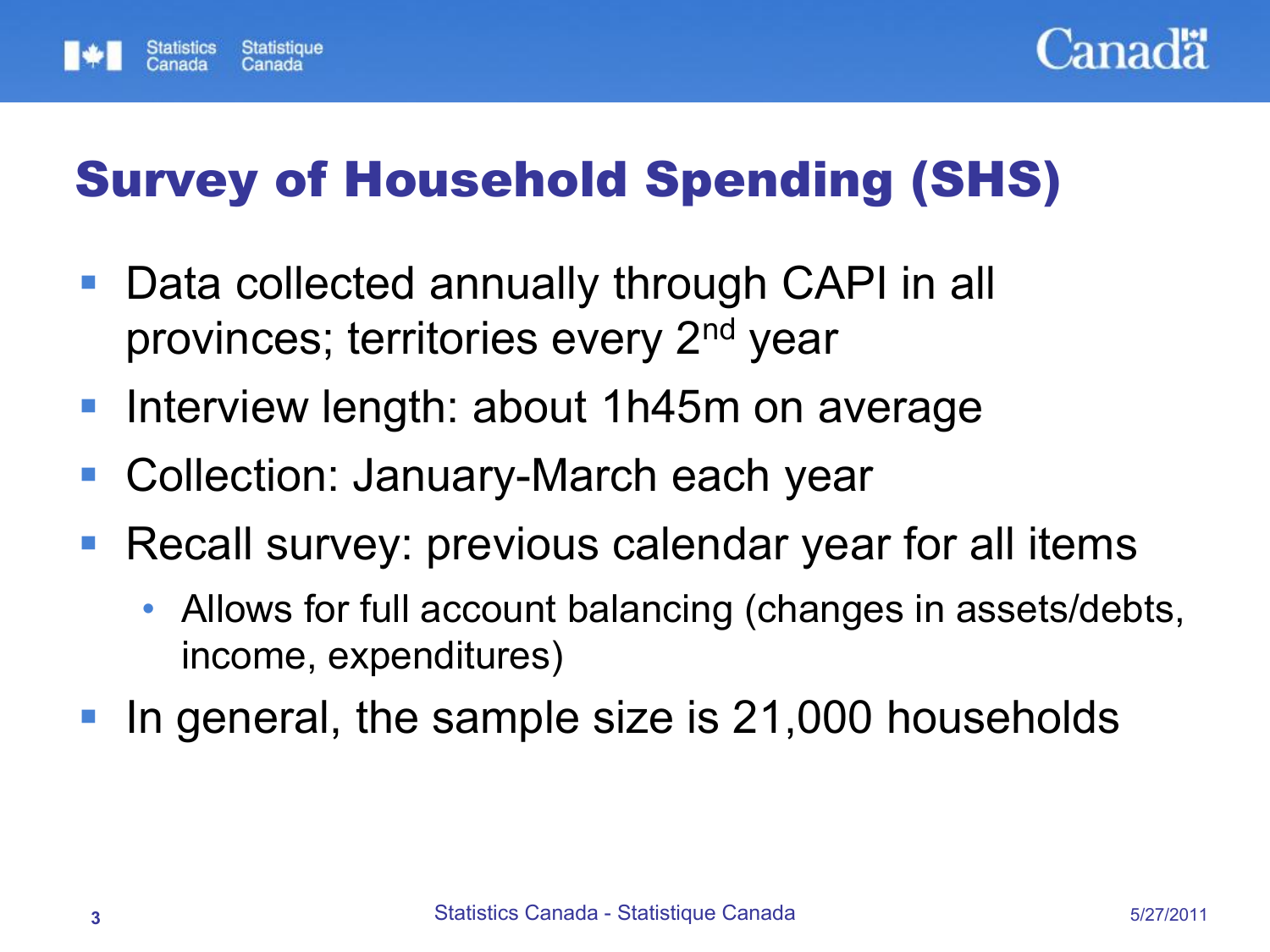



## Food Expenditure Survey (FES) 2001, 1996, …

- **Periodic survey on detailed food expenditures**
- **Diary over a two-week period**
- **Important complement to SHS** 
	- Ex: Provide CPI food weights
- Last conducted in 2001; no sustainable funding
- Sample size of 9,000 households in FES 2001 in comparison to 16,000 in previous years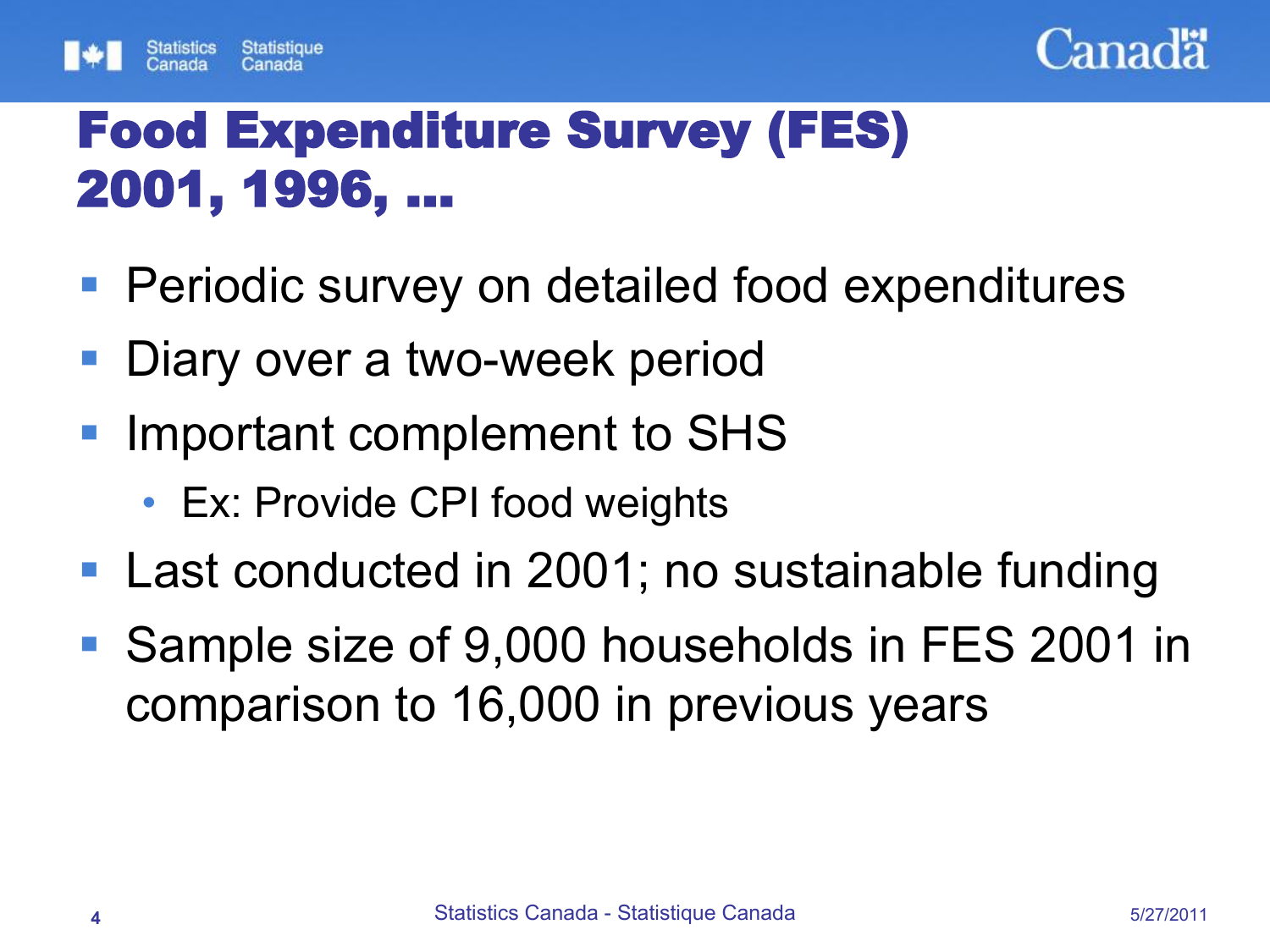



# Redesign objectives

- **Spread data collection over the year** 
	- Reduce overload in January-March period
- **Adapt the reference period to the capacity of respondent** to provide information
	- Reduce the length of recall period for some categories of expenditures
- Reduce the length of the interview
- **If** Integrate the content of FES to the SHS
	- Budget considerations vs frequency
	- Sample size not large enough to meet the user requirements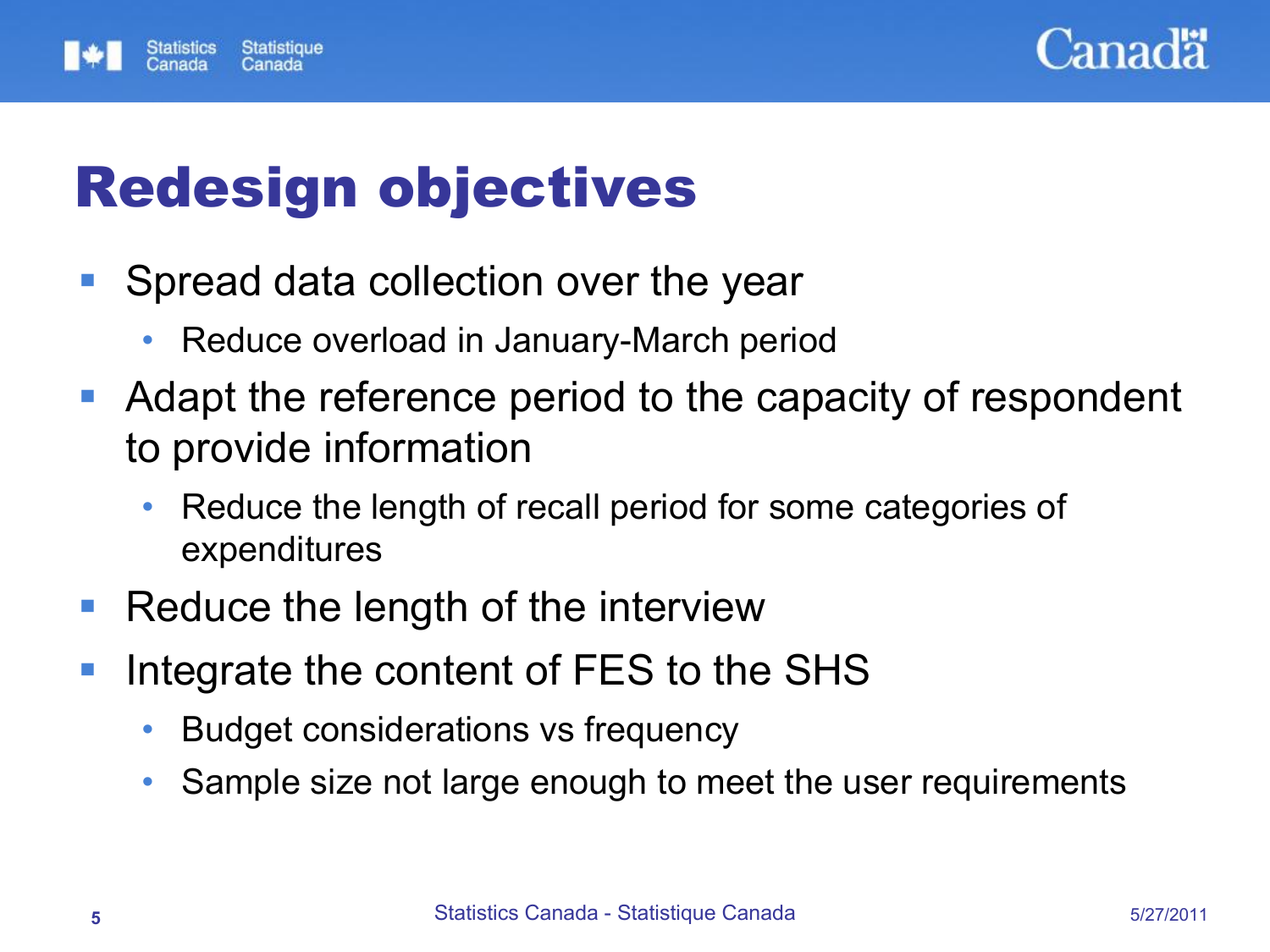



# New data collection model

- **International expenditure survey model** 
	- Continuous data collection over the year
	- Combination of interview and diary for each selected household
	- Interview with various recall periods according to the size and the frequency of the expenditures
	- Diary over a period of 14 days
		- For most of the expenses including detailed food expenditures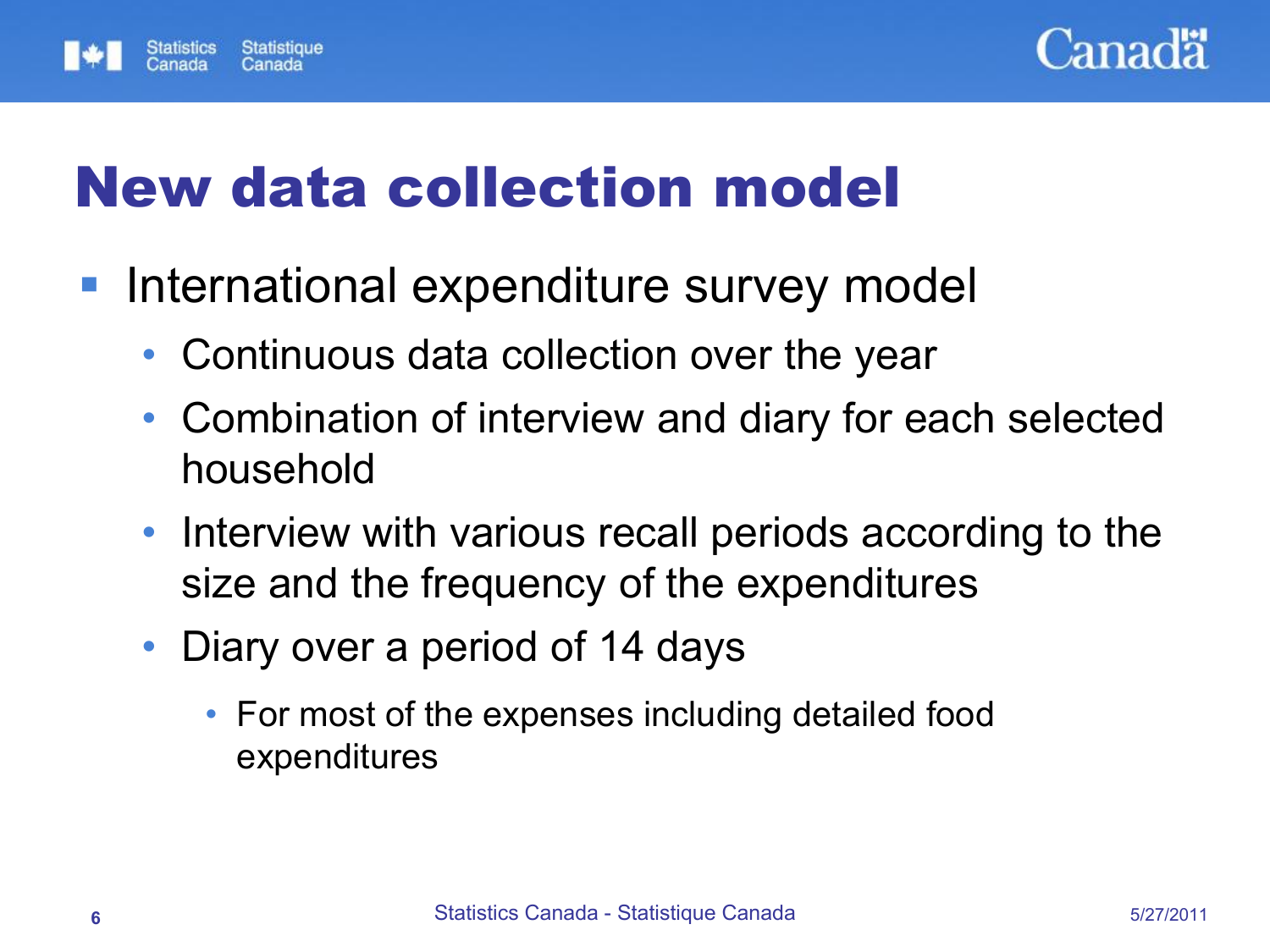



# New Data Collection Model

|                             |              | <b>Interview Recall Period</b> |      | <b>Two-week</b><br><b>Diary</b> |  |  |  |
|-----------------------------|--------------|--------------------------------|------|---------------------------------|--|--|--|
|                             | 12<br>months | $\leq$ =3<br>months            |      |                                 |  |  |  |
| " Questions"                | 39 %         | 6%                             | 8%   | 47 %                            |  |  |  |
| Consumption<br>expenditures | 33 %         | 9%                             | 28 % | 30%                             |  |  |  |

Based on the new design of 2009 SHS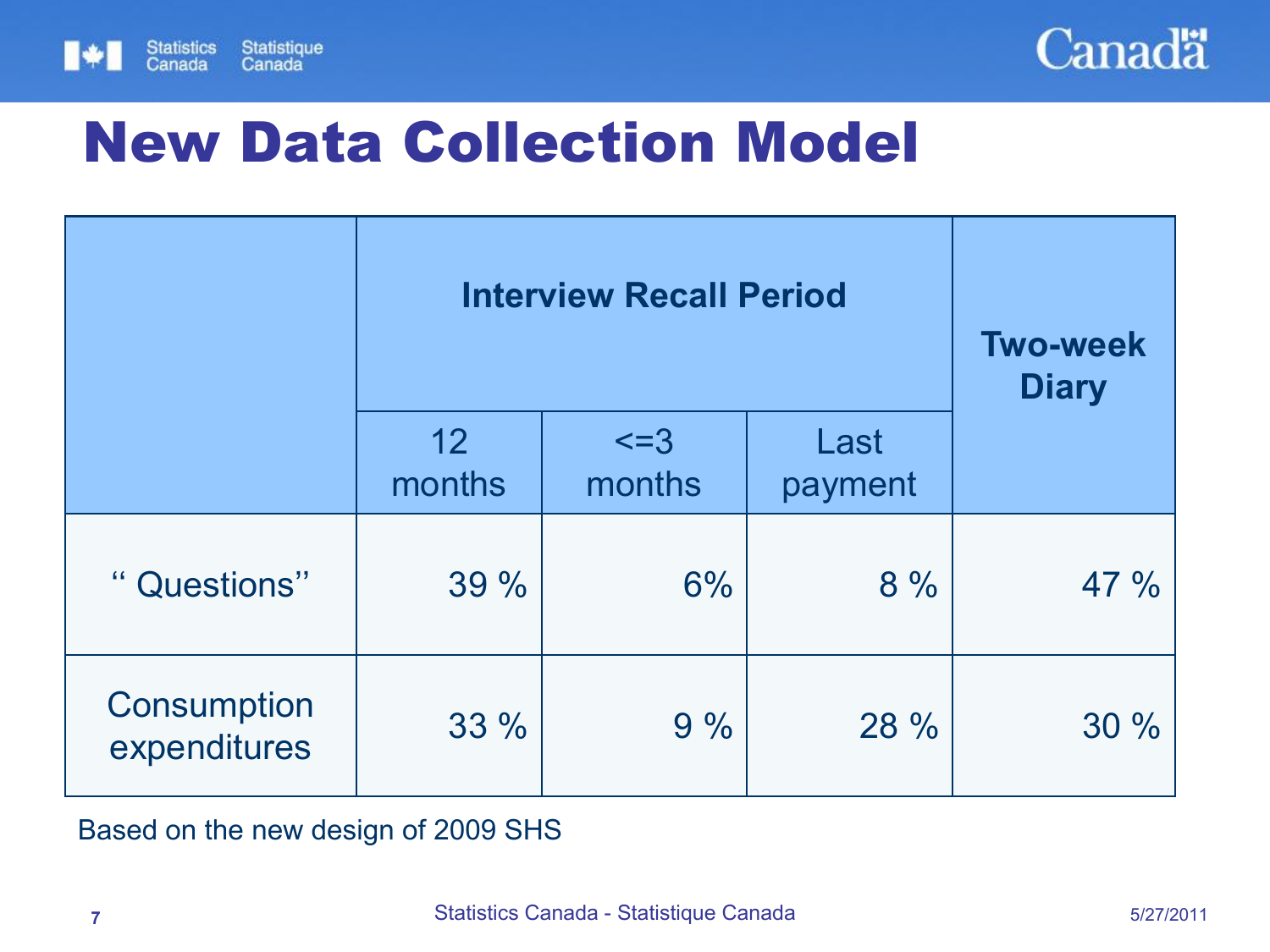



# New data collection model

## ■ Response burden

- Control the interview length to 60 minutes
- Ask consent to use tax data on income
- Use of receipts to reduce transcription

## Cost reduction

- Replace personal visit for the follow-up during the diary recording period by telephone call
- Reduce verification procedures during the diary pick-up
- Coordination of the sample with other surveys on the field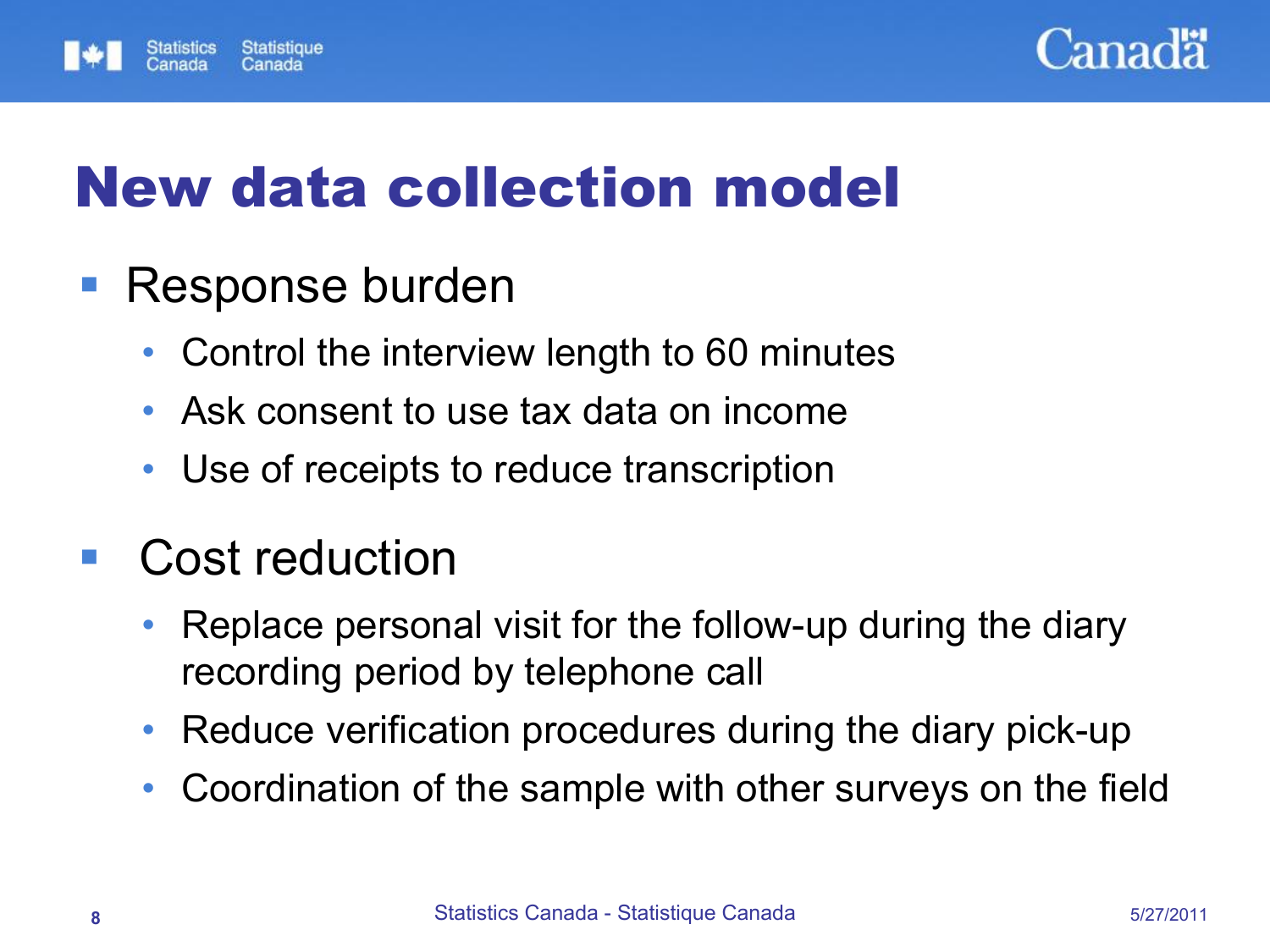



# Evaluation and implementation

## ■ Pilot survey

- Evaluation of the new model
- November 2007 to October 2008
- 4,200 households in Quebec and Ontario
- **Parallel run of the two collection models for 2009** reference year
	- Impact of the new methods on survey outputs
	- Sample of 9,000 households over the ten provinces
- **Implementation in January 2010** 
	- Sample of 20,000 households over the ten provinces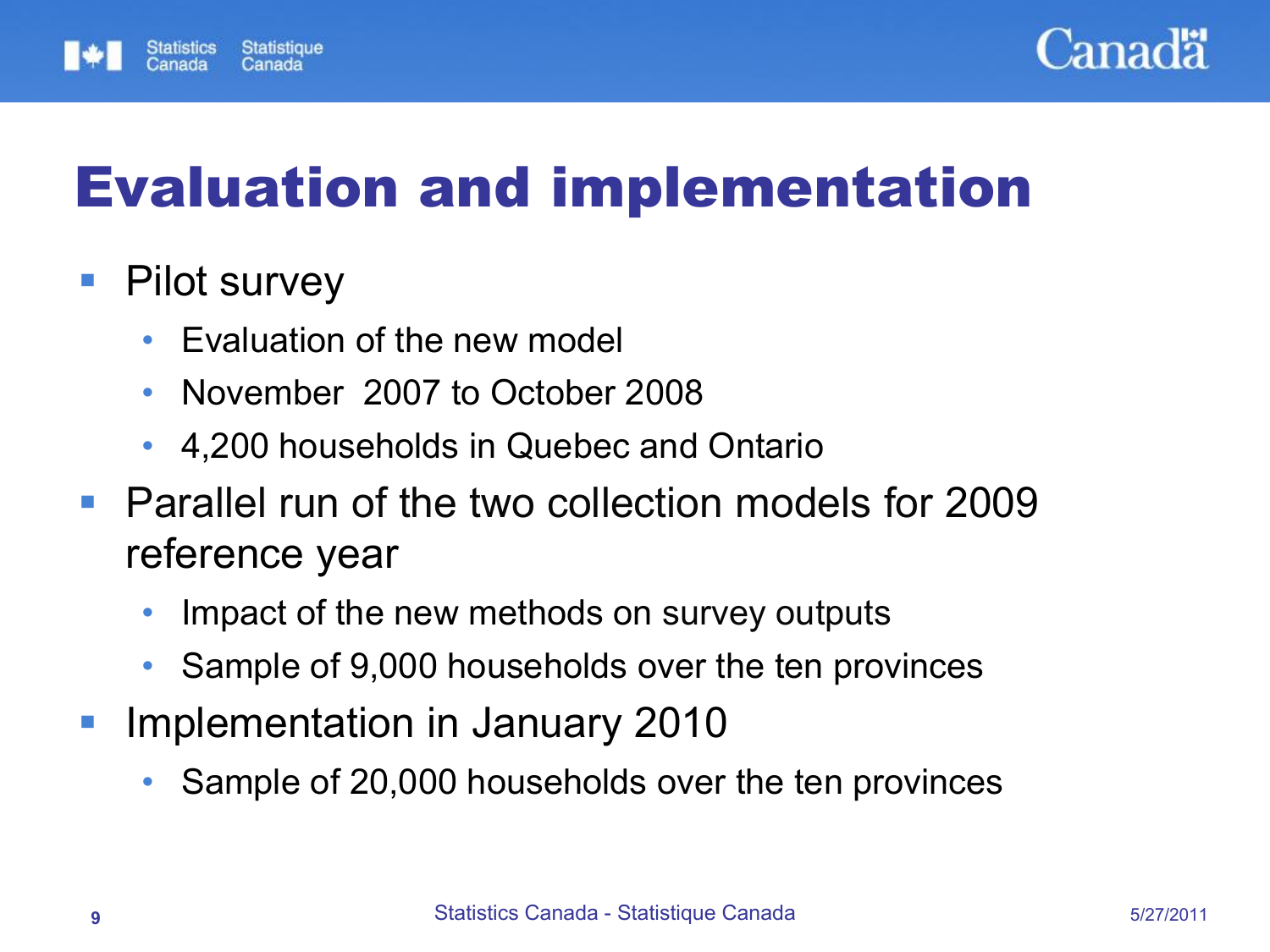# Collection response rates

|                          | <b>Pilot Survey</b><br><b>(Quebec and Ontario)</b> |                                               | <b>2009 SHS</b><br><b>New design</b><br>(10 provinces) |                         | <b>2010 SHS</b><br><b>New design</b><br>(10 provinces) |  |  |  |
|--------------------------|----------------------------------------------------|-----------------------------------------------|--------------------------------------------------------|-------------------------|--------------------------------------------------------|--|--|--|
|                          | <b>Original</b><br><b>Diary</b><br>(10 months)     | <b>Modified</b><br><b>Diary</b><br>(2 months) | <b>Quebec</b><br>and<br><b>Ontario</b>                 | <b>All</b><br>provinces | <b>All</b><br>provinces                                |  |  |  |
| <b>Interview</b>         | 60%                                                | 63%                                           | 60%                                                    | 62%                     | 67%                                                    |  |  |  |
| Diary<br>accepted        | 69%                                                | 75%                                           | 80%                                                    | 83%                     | 82%                                                    |  |  |  |
| <b>Diary</b><br>returned | 63%                                                | 66%                                           | 69%                                                    | 71%                     | 73%                                                    |  |  |  |

### **Note: Diary response rates based on the respondents to the interview**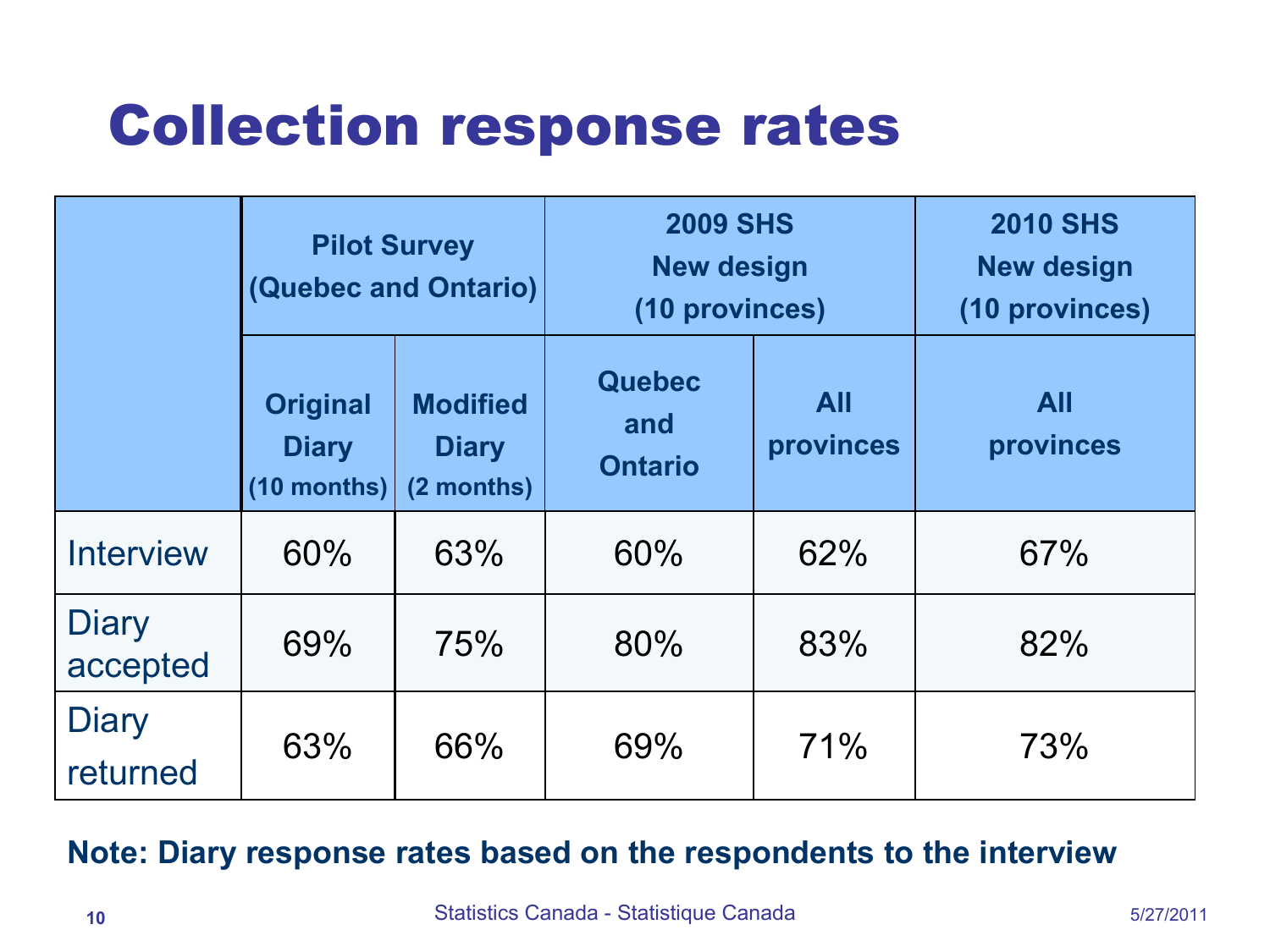



# Usable diaries

- **Pilot**: minimum of 5 responded days
	- **89% of returned diaries**
- **SHS 2009 New design**: based on minimum thresholds by revenue classes and household size
	- Thresholds in terms of number of items and expenses
	- Adapted BLS approach
	- **95% of returned diaries**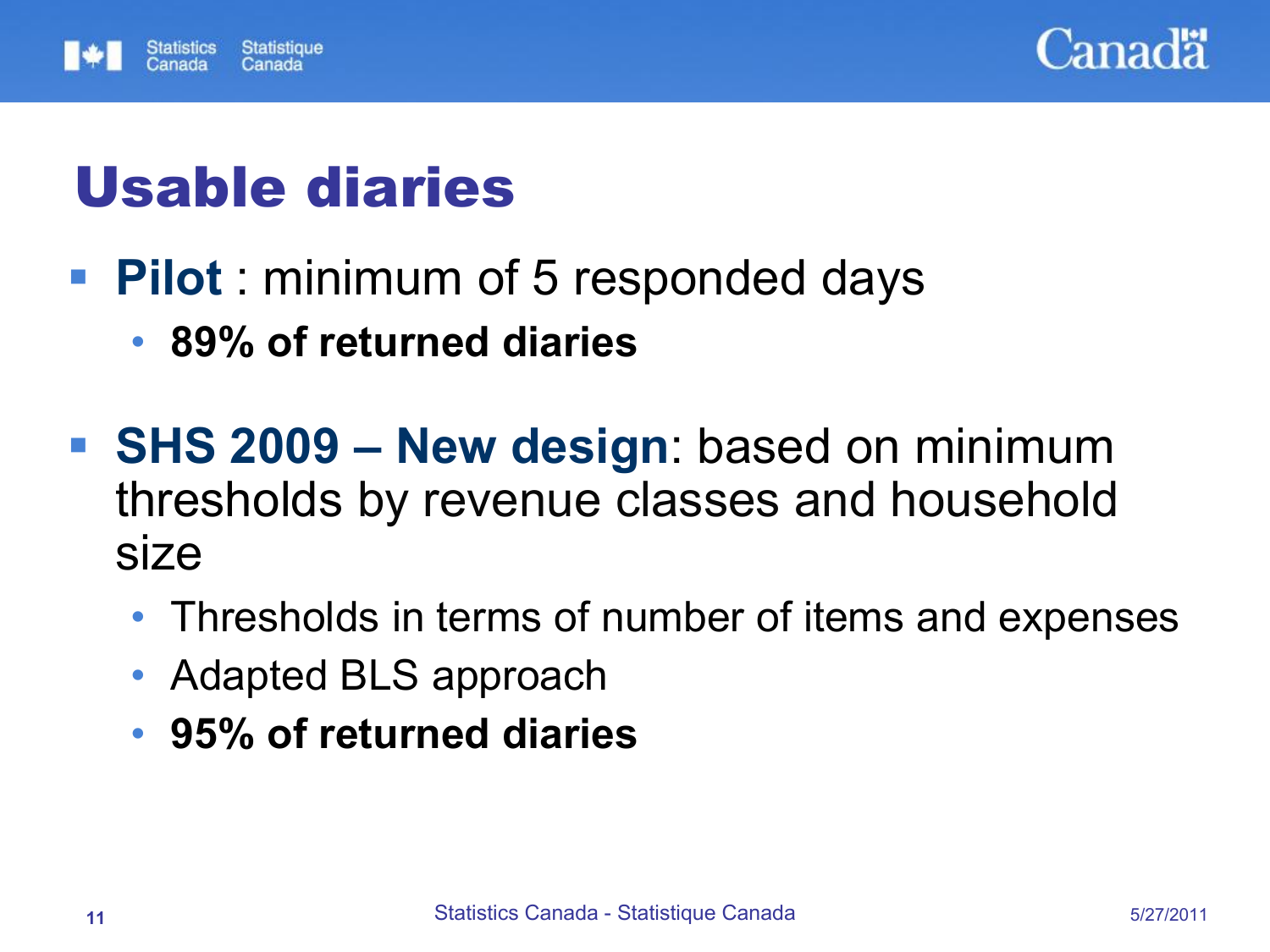# Diary nonresponse



Representativity of the diary improved by

- Diary nonresponse adjustment based on Interview data
- Calibration on demographic totals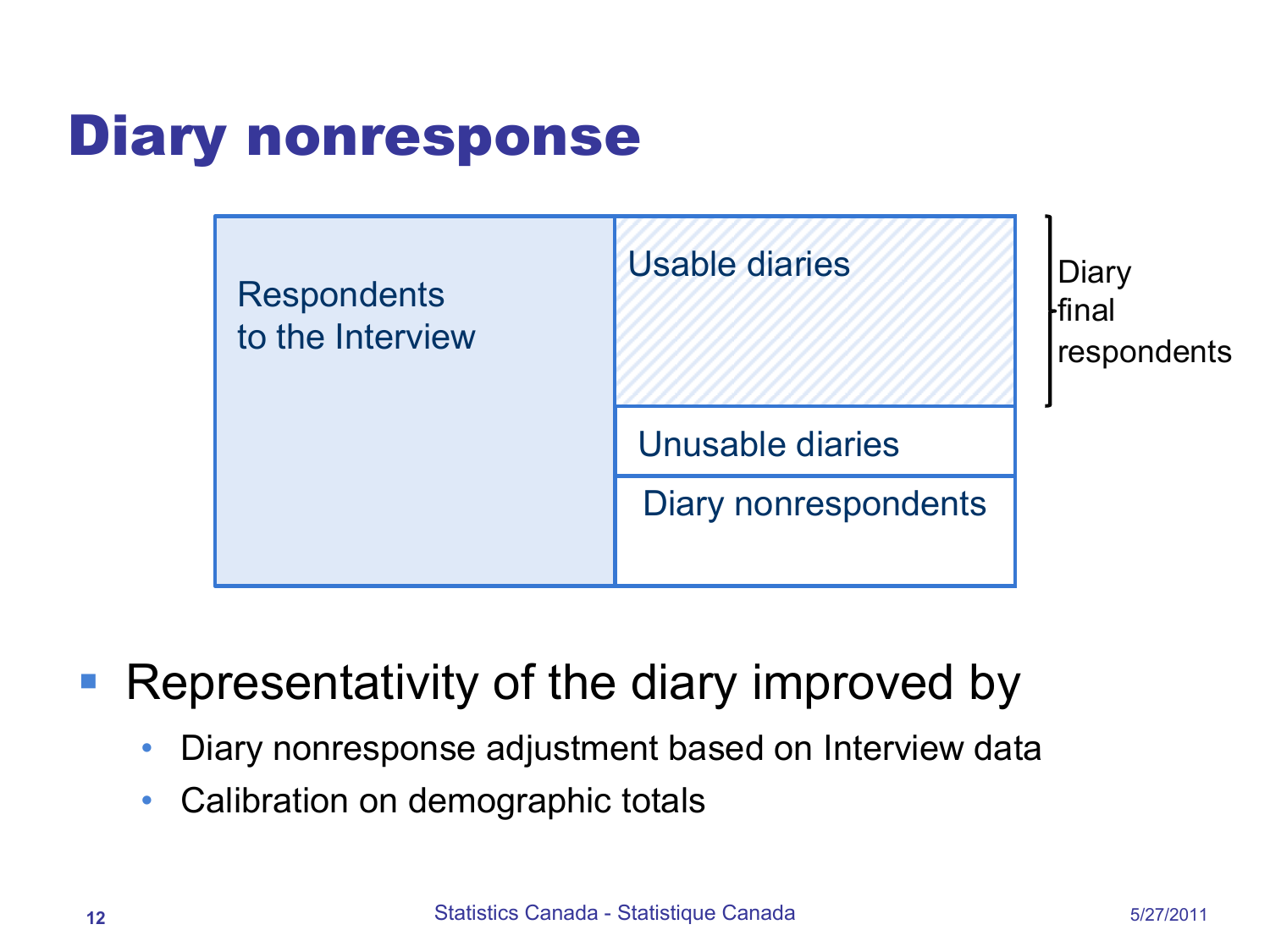



# Weighting steps

- 1. Basic weights
- 2. Interview nonresponse adjustment



### **Interview Diary**

**3.** Interview calibration

### • **Final Interview weights**

- 4. Diary nonresponse adjustment
- 5. Diary calibration

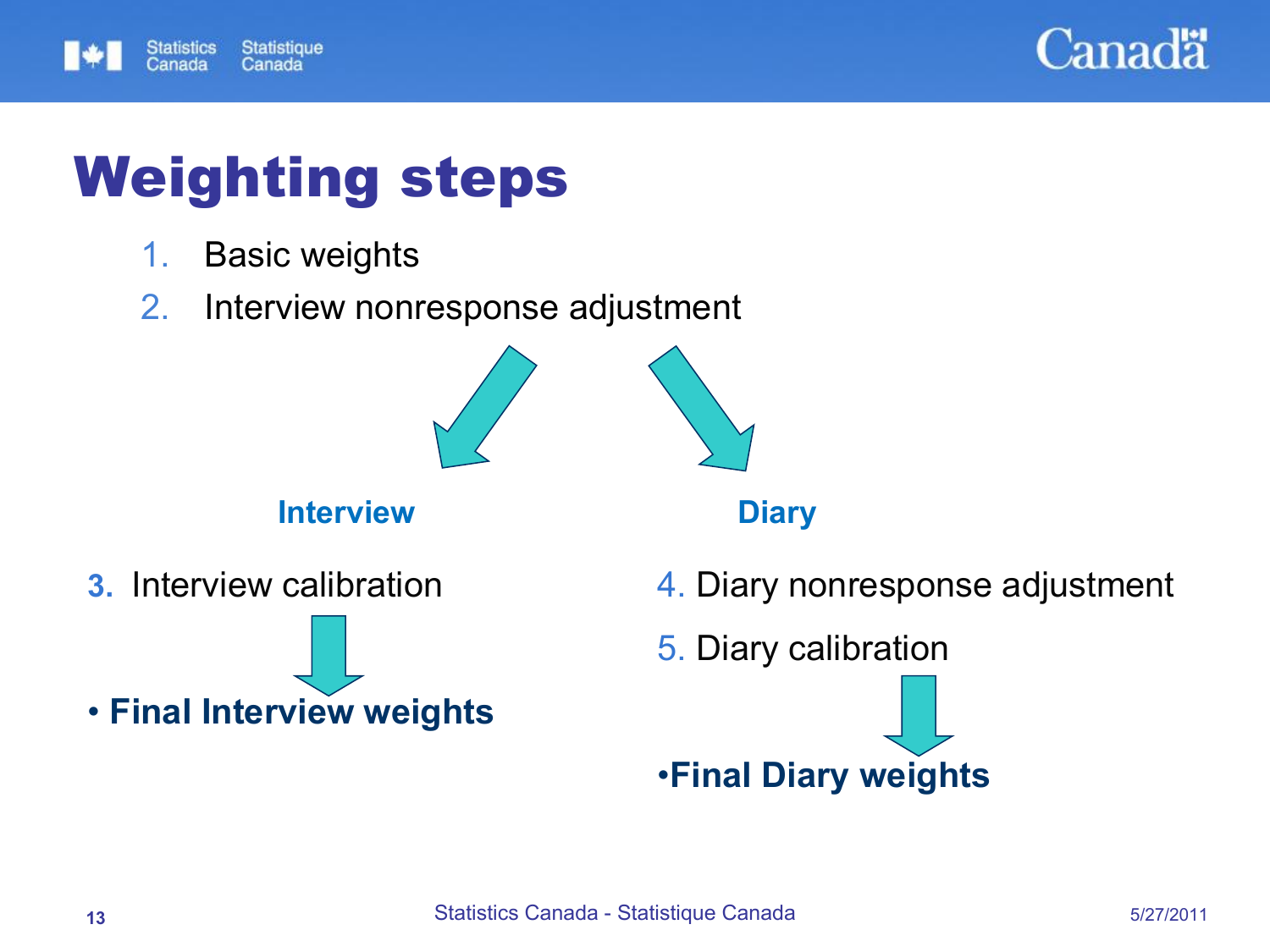



## Effect of reference periods

### Redesigned SHS schematic



#### 12-month recall SHS schematic

|  |   |  |  |  |    |        | <b>Survey year</b> |  |   |   |   |  |  |  |  |   |    |
|--|---|--|--|--|----|--------|--------------------|--|---|---|---|--|--|--|--|---|----|
|  | м |  |  |  | .N | ∍<br>◡ |                    |  | M | А | M |  |  |  |  | N | D. |
|  |   |  |  |  |    |        |                    |  |   |   |   |  |  |  |  |   |    |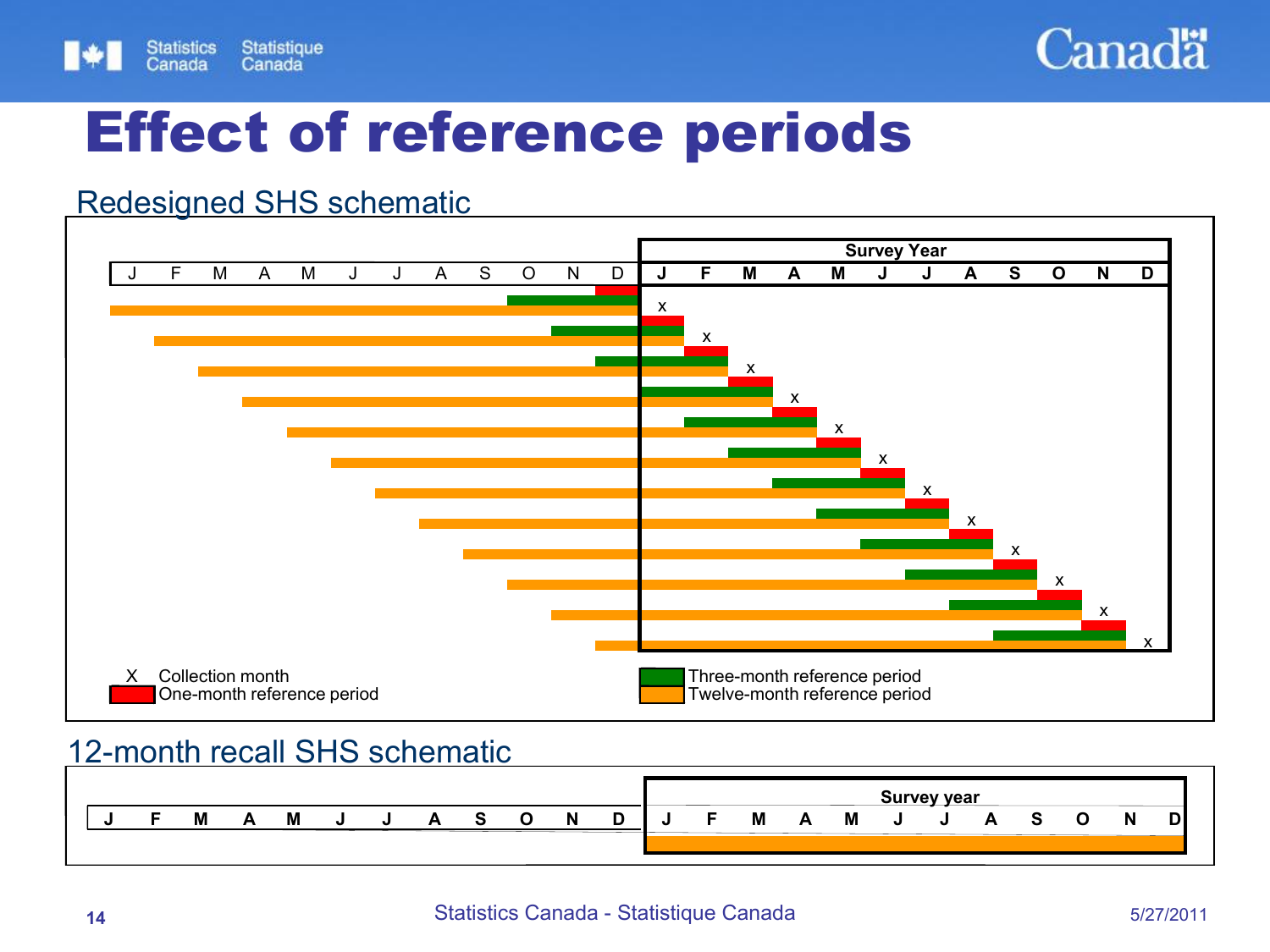



# Estimation

- **Interview data are based on different lengths of** recall period
	- They are multiplied by the appropriate factor to represent an annual value
- Diary data are based on a 14 day period
	- They are multiplied by 26 to represent an annual value
- Aggregated Interview and aggregated Diary mean estimates are first produced separately
	- Then they are combined to get estimates for larger categories of expenditures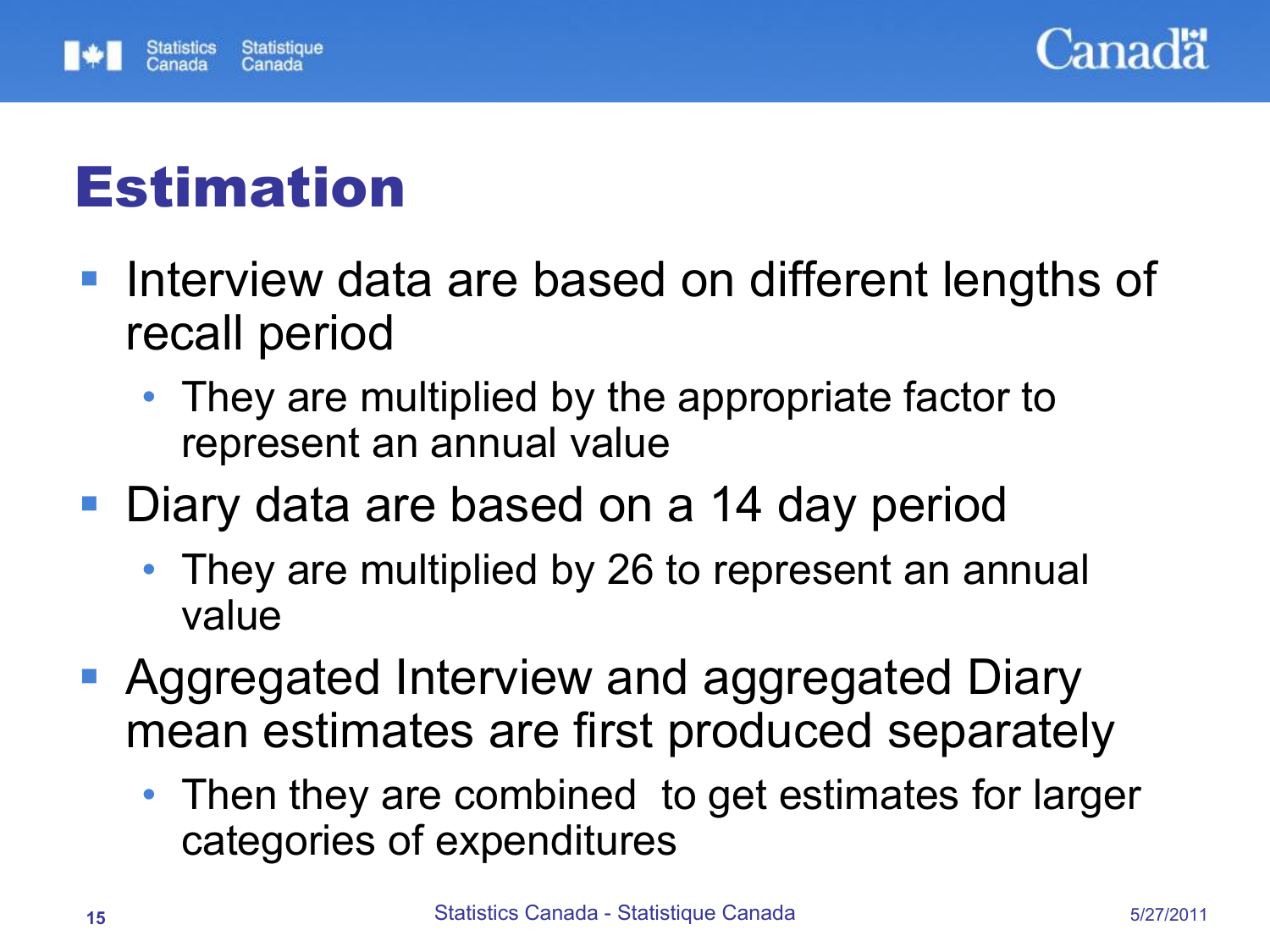



# 2009 Parallel run results

- **Interview length: median of 55 minutes** 
	- Simplified diary easier to explain
	- Tax permission for 78%
- Last payment questions
	- Estimates and CVs generally similar to the 12-month recall in the old collection model
- 3-month recall questions
	- Sequence of 3-month and 12-month questions in the new questionnaire was reviewed for 2011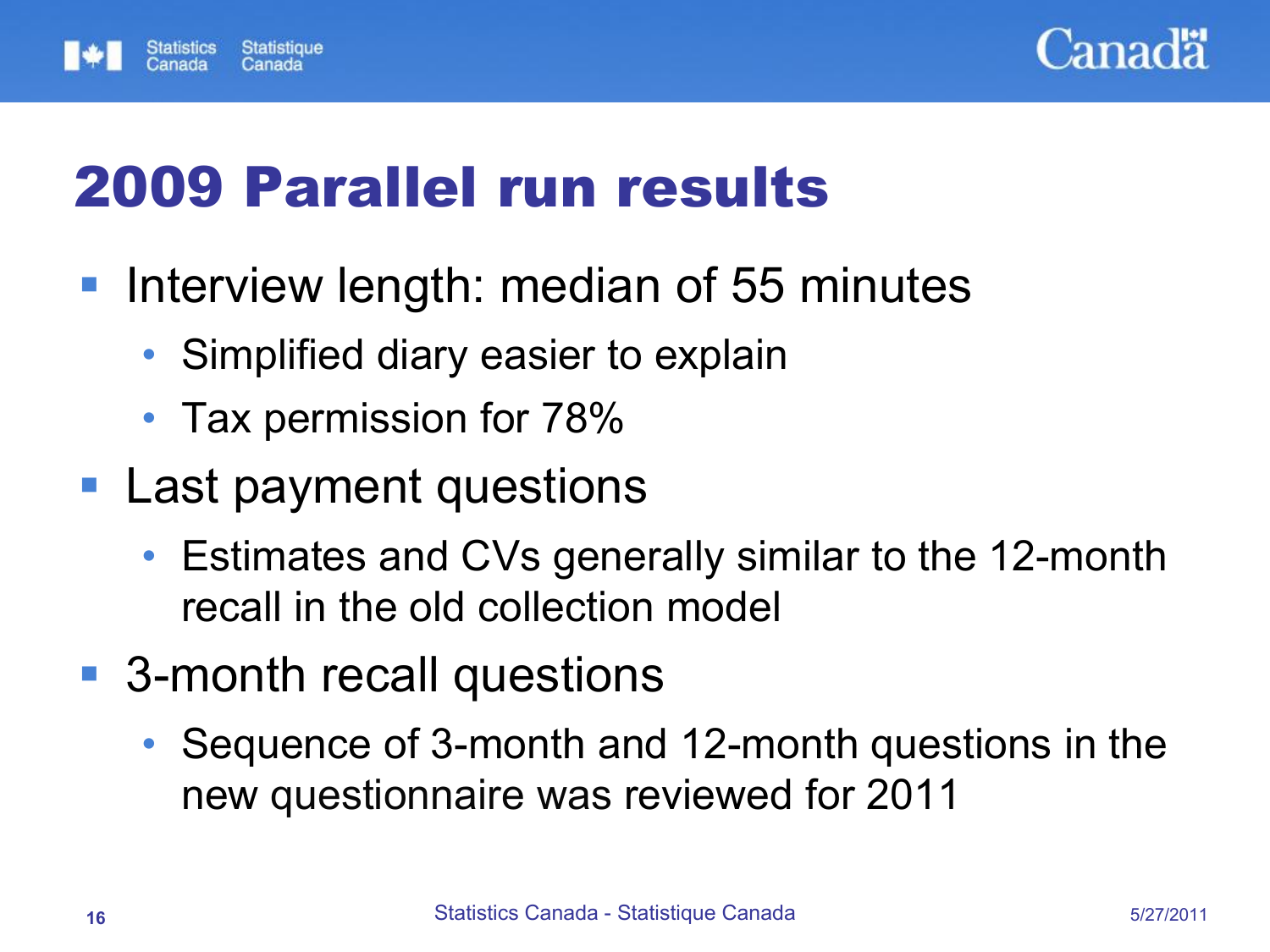



# 2009 Parallel run results

- Diary estimates lower than the 12-month recall in SHS 2009
	- 9% for frequent expenses
	- 14% for less frequent expenses
- Incomplete diaries contribute to underestimation
	- 20% of days in usable diaries are "nonresponded" days
	- Respondent fatigue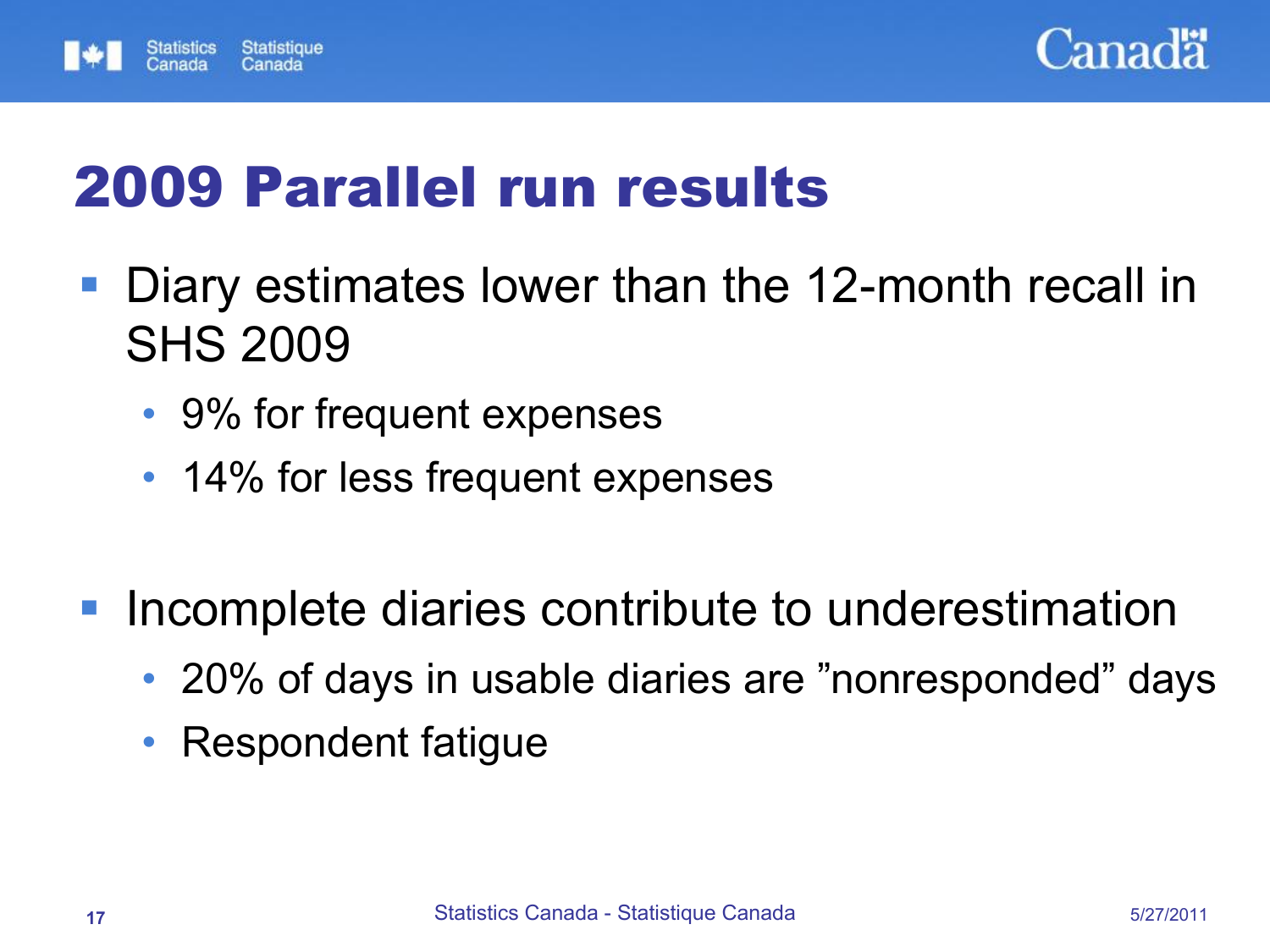



# 2009 Parallel run results

- **Figuently forgotten expenses on the diary** 
	- Mainly expenses without receipts
- Only receipts provided by 21% of households
	- Average expenditures of the diary significantly lower
- Diary instructions and pick-up procedures were improved
	- Ask for a two-week recall value for forgotten items (5% of the estimates)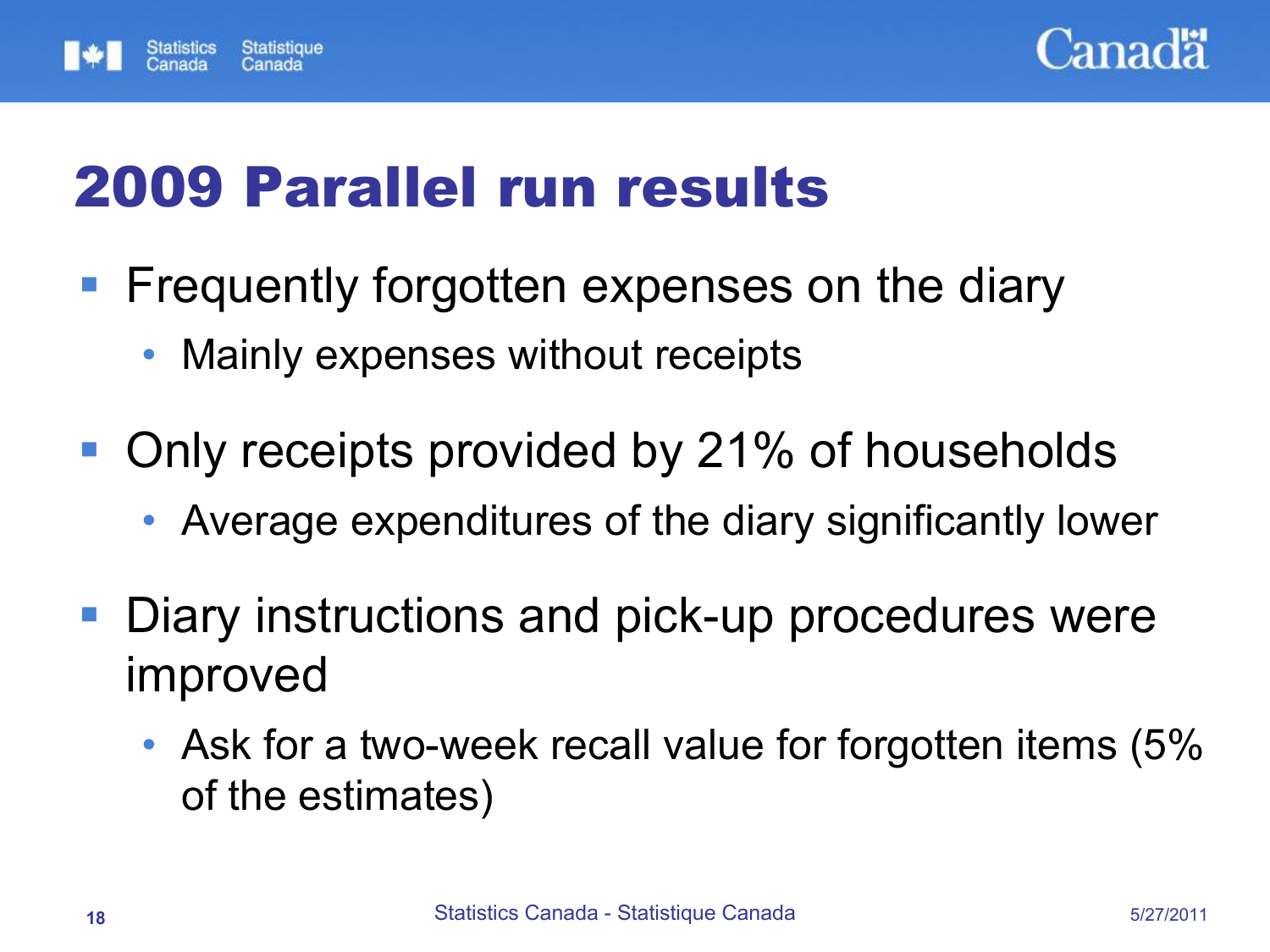



# Remaining challenges

- **Increase interview and diary response rates**
- **Improve diary follow-up and pick-up procedures** 
	- "No purchases day", items forgotten, respondent fatigue
- Improve quality of diary processing methods
- Collection and processing costs vs quality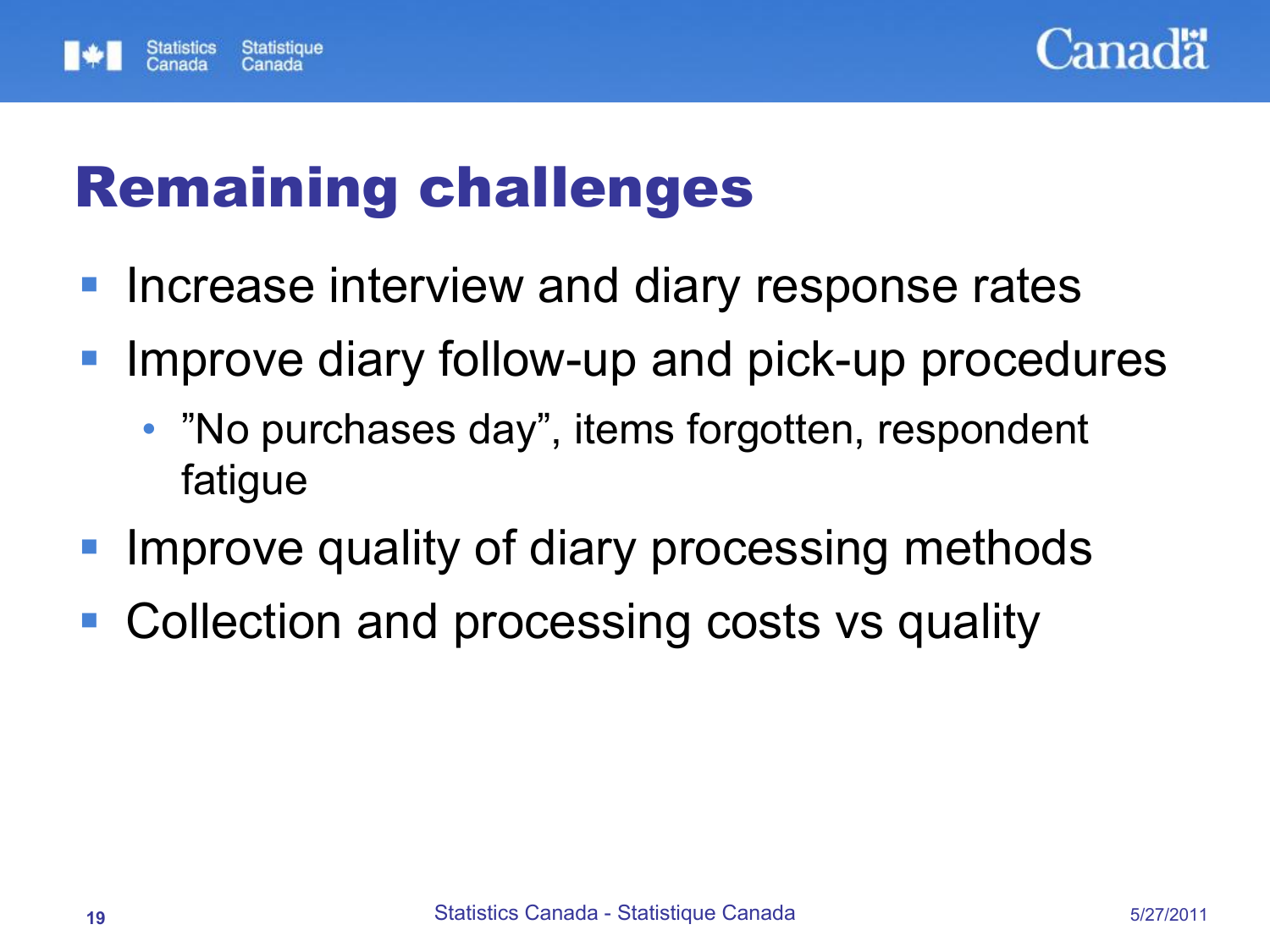



# Remaining challenges

- **First release of the redesigned 2010 SHS**
- **Inform the users**
- **Adapt survey outputs to the new methodology**
- May have to produce new specific outputs for some users
	- More development is needed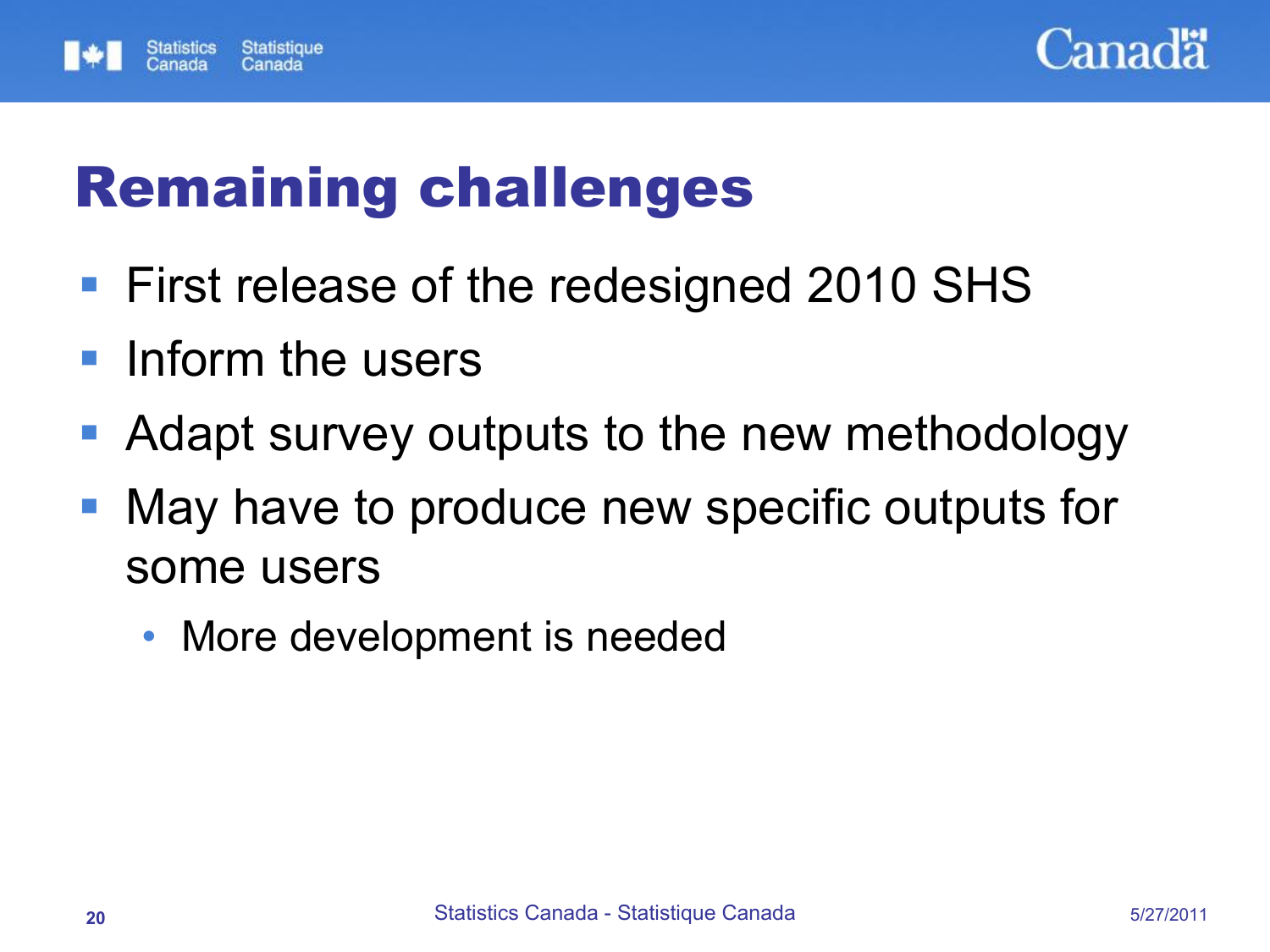



# Balanced editing procedures

- **These procedures were used with the previous collection** model of SHS
- **This ensures that expenditures match household income** and other sources of funds
- Not used anymore with the redesigned survey
	- A household's expenditures come from different reference periods
	- Large part of expenditures come from the diary and will only be available later
	- The revenue components come from tax data for most of the respondents and will only be available later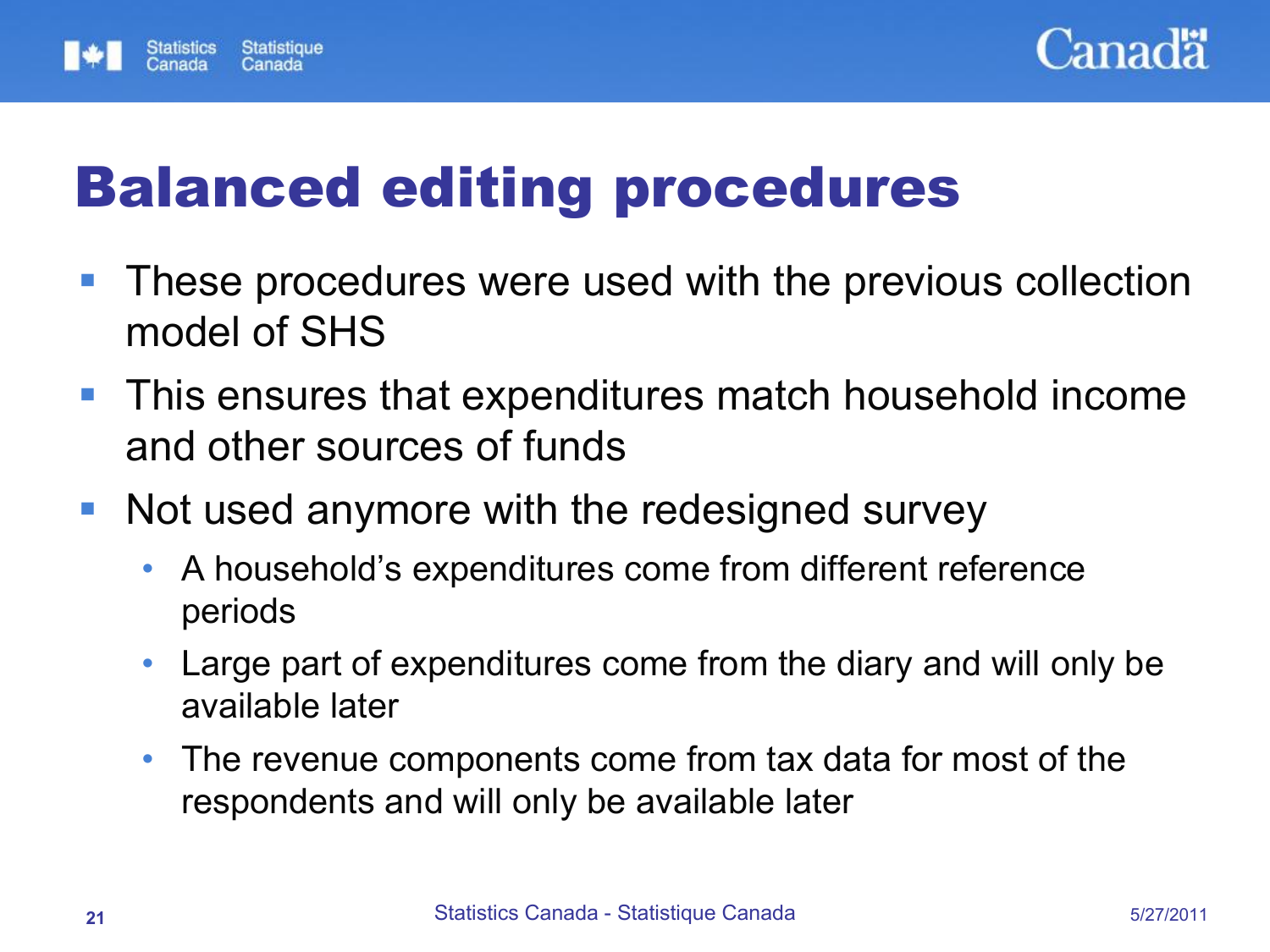



# References

- Tremblay, J., Lynch, J. and Dubreuil, G. (2010) Pilot Survey Results from the Canadian Survey of Household Spending Redesign, Joint Statistical Meetings 2010.
- Nadeau, C., Tremblay, J. and Lessard, S. (2007) Sampling and Estimation Issues in the Redesign of the Canadian Survey of Household Spending , Joint Statistical Meetings 2007.